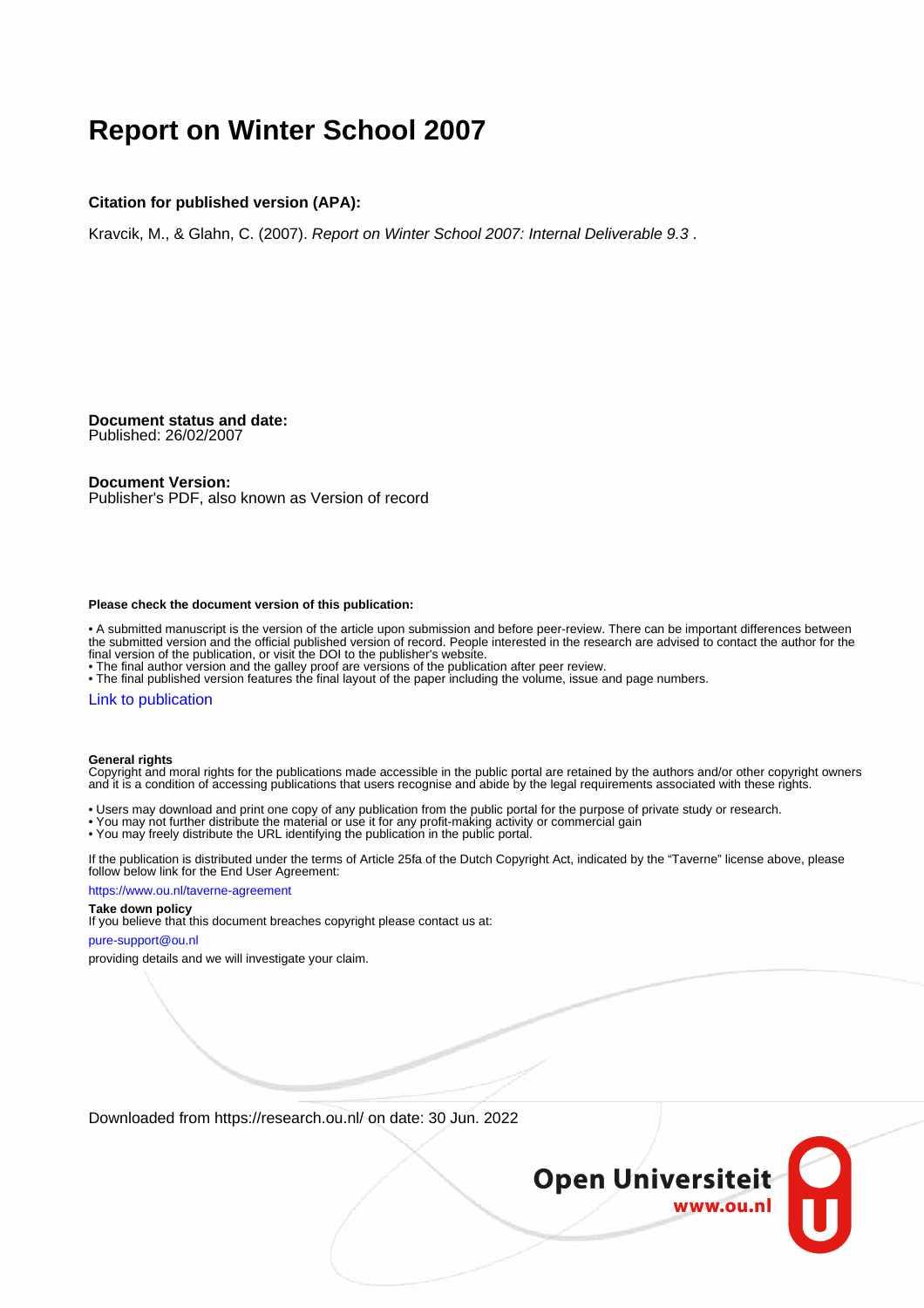

Building the European Network For Lifelong Competence Development

TENCompetence IST-2005-027087

### **Internal Deliverable 9.3 Report on Winter School 2007**

Author: Milos Kravcik, Christian Glahn Date: 26 February 2007 TENCompetence **Training** 

The first TENCompetence Winter School took place on January 22-26, 2007 in Innsbruck [\(http://www.tencompetence.org/node/116\)](http://www.tencompetence.org/node/116). Its objective was to provide a means for an intense training and collaboration on the core topics related to the TENCompetence project, building the European Network for lifelong competence development. The event was intended especially for PhD students investigating the issues related to lifelong competence development and technology enhanced learning. The programme included lectures and hands-on sessions from leading experts in the field. Our ambition was to stimulate emergence of communities of practice and learning networks as well as to support joint research opportunities. To support it we have established a special item on our Moodle server ([http://www.partners.tencompetence.org/course/view.php?id=49\)](http://www.partners.tencompetence.org/course/view.php?id=49) for the Winter School participants. A photo report from this event is available as well (<http://www.flickr.com/photos/tags/tencws2007/>). The Winter School sessions were dealing with the following topics:

- Technology Enhanced Learning
- Knowledge Management
- Education Process Modeling
- Learning Design
- Competence Development
- Personal Learning Environments
- Simulation & Game Based Learning
- Semantic Web
- Social Software
- Open Source & Open Standards
- Software Engineering with UML
- Web Services

17 lecturers (with one exception exclusively from the TENCompetence core partner institutions) lead the sessions: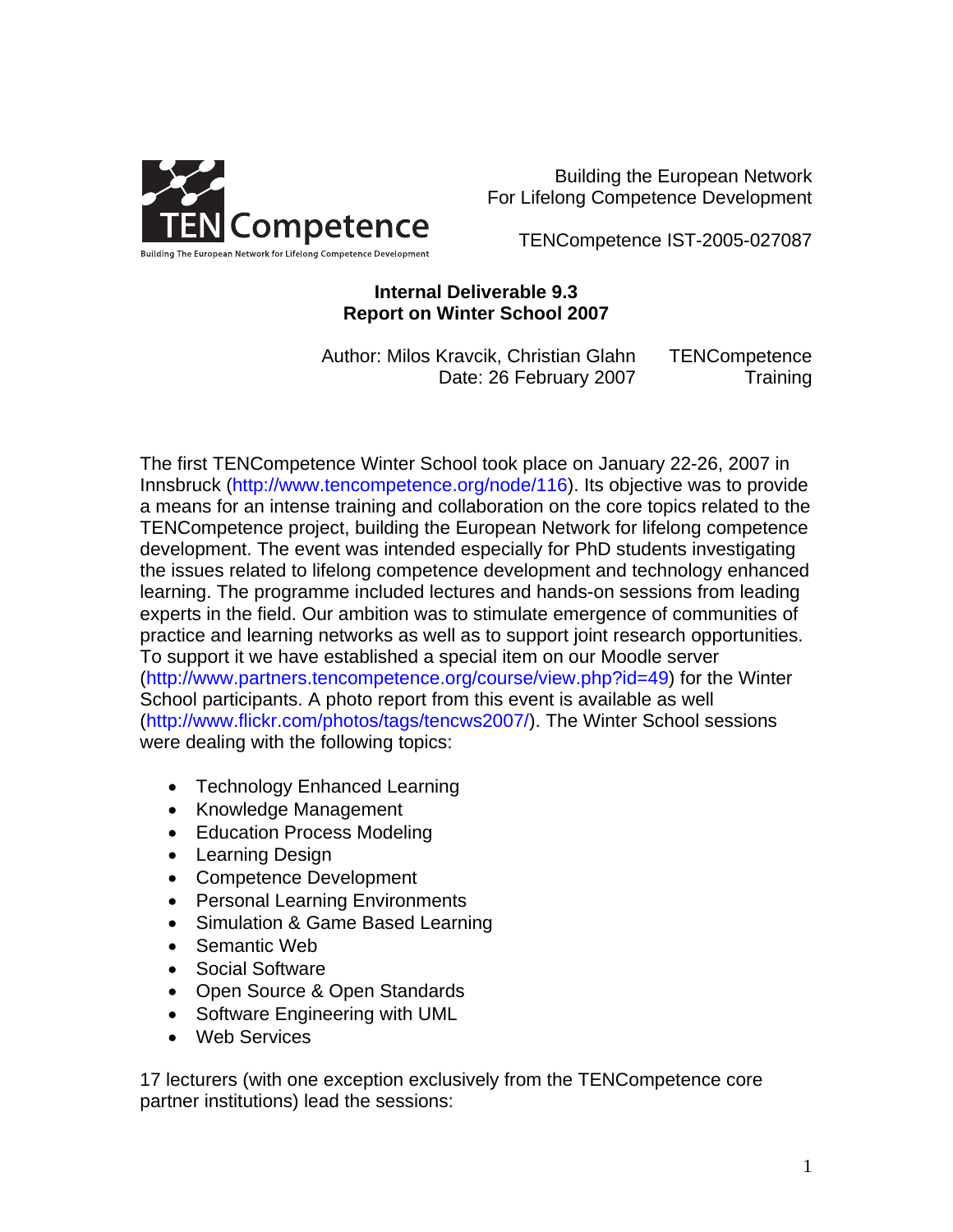- Albert Angehrn, INSEAD, France
- Boyan Bontchev, Sofia University, Bulgaria
- Eric Bosten, LogicaCMG, the Netherlands
- Alexandar Dimov, Sofia University, Bulgaria
- Dai Griffiths, University of Bolton, United Kingdom
- Ralf Klamma, RWTH Aachen, Germany
- Rob Koper, Open University, the Netherlands
- Milos Kravcik, Open University, the Netherlands
- Ruud Lemmers, LogicaCMG, the Netherlands
- Carlos Mendez, Altran SDB, Spain
- Yongwu Miao, Open University, the Netherlands
- Daniel Olmedilla, L3S, Germany
- Andrey Ruskov, Sofia University, Bulgaria
- Petko Ruskov, Sofia University, Bulgaria
- Wolf Siberski, University of Hannover, Germany
- Marcus Specht, Open University, the Netherlands
- Scott Wilson, University of Bolton, United Kingdom

30 attendees from 11 European countries participated at the event, additionally there were also 5 TENCompetence developers working separately at the same place. The Winter School was organized by:

- Milos Kravcik, Open University, the Netherlands
- Christian Glahn, Open University, the Netherlands
- Marcus Specht, Open University, the Netherlands
- Mieke Haemers, Open University, the Netherlands
- Sabine Maassen, Open University, the Netherlands

The event took place nearby Innsbruck, an internationally renowned winter sport centre in the western Austria. The participants were staying in the Tiroler Bildungsinstitut - Grillhof. The application fee was EUR 500 (including accommodation and meals, excluding traveling expenses). 8 students have received a grant and their institutions became TENCompetence associate partners.

The final programme included lectures, hands-on sessions, group work, a social event (on Monday evening, including live Tyrolean music), as well as sport activities and a guided tour:

| <b>Monday</b> |                                                                                                                  |  |  |  |
|---------------|------------------------------------------------------------------------------------------------------------------|--|--|--|
| 09:00-10:30   | <b>Winter School Official Opening</b><br><b>TENCompetence &amp; Technology Enhanced Learning - Milos Kravcik</b> |  |  |  |
| 10:30-11:00   | ICoffee Break                                                                                                    |  |  |  |
| $11:00-12:30$ | <b>Education Process Modeling - Petko Ruskov</b>                                                                 |  |  |  |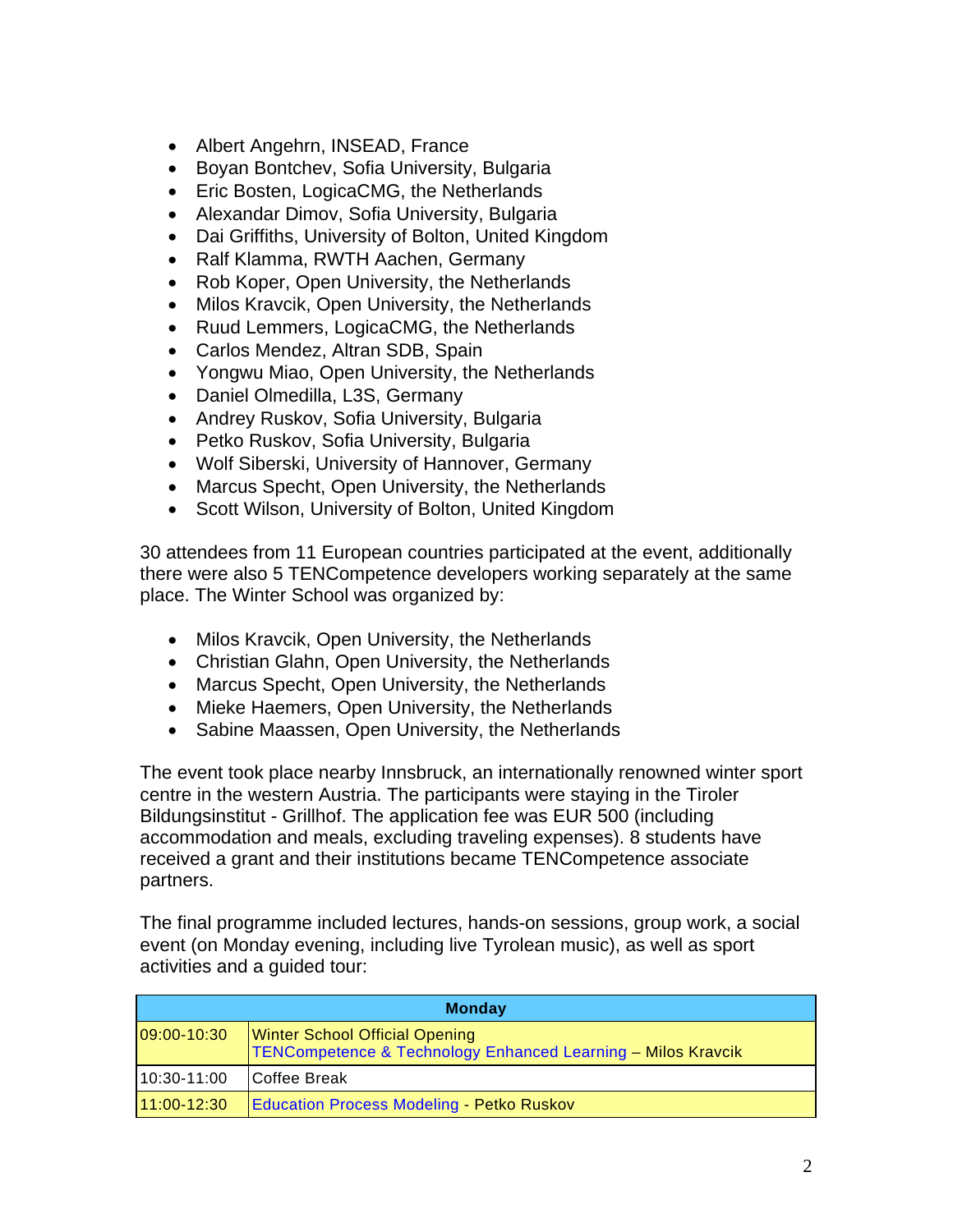| 12:30-13:30    | Lunch                                                                       |                                                                             |  |  |  |  |
|----------------|-----------------------------------------------------------------------------|-----------------------------------------------------------------------------|--|--|--|--|
| 13:30-14:30    | <b>Group Work</b>                                                           |                                                                             |  |  |  |  |
| 14:30-16:00    | Learning Design: Achievements, Opportunities & Constraints - Dai Griffiths  |                                                                             |  |  |  |  |
| 16:00-16:30    | Coffee Break                                                                |                                                                             |  |  |  |  |
| 16:30-18:00    | <b>Education Process Modeling with Open Source Tools - Andrey Ruskov</b>    |                                                                             |  |  |  |  |
| <b>Tuesday</b> |                                                                             |                                                                             |  |  |  |  |
| 09:00-10:30    | Open Source and Open Standards - Rob Koper                                  |                                                                             |  |  |  |  |
| 10:30-11:00    | <b>Coffee Break</b>                                                         |                                                                             |  |  |  |  |
| 11:00-12:30    | Simulation and Game Based Learning - Albert Angehrn                         |                                                                             |  |  |  |  |
| 12:30-13:30    | Lunch                                                                       |                                                                             |  |  |  |  |
| 13:30-15:00    | Designing Educational Games - Albert Angehrn                                |                                                                             |  |  |  |  |
| 15:00-16:00    | <b>Group Work</b>                                                           |                                                                             |  |  |  |  |
| 16:00-16:30    | <b>Coffee Break</b>                                                         |                                                                             |  |  |  |  |
| 16:30-18:00    | <b>Competence Development</b><br><b>Perspectives - Marcus Specht</b>        | <b>Service Oriented Architecture - Eric</b><br><b>Bosten</b>                |  |  |  |  |
|                | Wednesday                                                                   |                                                                             |  |  |  |  |
| 09:00-12:30    | <b>Sport Activities / Guided Tour</b>                                       |                                                                             |  |  |  |  |
| 12:30-13:30    | Lunch                                                                       |                                                                             |  |  |  |  |
| 13:30-14:30    | <b>Group Work</b>                                                           |                                                                             |  |  |  |  |
| 14:30-16:00    | Introduction to Semantic Web - Daniel Olmedilla, Wolf Siberski              |                                                                             |  |  |  |  |
| 16:00-16:30    | <b>Coffee Break</b>                                                         |                                                                             |  |  |  |  |
| 16:30-18:00    | Introduction to Semantic Web -<br>Daniel Olmedilla, Wolf Siberski           | Learning Design Level B, C: Concepts<br>and Tools - Yongwu Miao             |  |  |  |  |
|                | <b>Thursday</b>                                                             |                                                                             |  |  |  |  |
| 09:00-10:30    | Social Software and Perspectives for Learning - Ralf Klamma                 |                                                                             |  |  |  |  |
| 10:30-11:00    | <b>Coffee Break</b>                                                         |                                                                             |  |  |  |  |
| 11:00-12:30    | Social Software, Web 2.0 - Ralf<br>Klamma                                   | Using UML and the Unified Process -<br><b>Ruud Lemmers</b>                  |  |  |  |  |
| 12:30-13:30    | Lunch                                                                       |                                                                             |  |  |  |  |
| 13:30-14:30    | <b>Group Work</b>                                                           |                                                                             |  |  |  |  |
| 14:30-16:00    | Web Services for e-Learning Environments - Boyan Bontchev                   |                                                                             |  |  |  |  |
| 16:00-16:30    | <b>Coffee Break</b>                                                         |                                                                             |  |  |  |  |
| 16:30-18:00    | Constructing Personal Learning Environments using Web 2.0 - Scott Wilson    |                                                                             |  |  |  |  |
|                | <b>Friday</b>                                                               |                                                                             |  |  |  |  |
| 09:00-10:30    | <b>Web Services for e-Learning</b><br><b>Environments - Alexandar Dimov</b> | <b>Open Source Tools for Knowledge</b><br><b>Management - Carlos Mendez</b> |  |  |  |  |
| 10:30-11:00    | <b>Coffee Break</b>                                                         |                                                                             |  |  |  |  |
| 11:00-12:30    | <b>Students' Presentations</b><br><b>Official Closing</b>                   |                                                                             |  |  |  |  |
| 12:30-13:30    | Lunch                                                                       |                                                                             |  |  |  |  |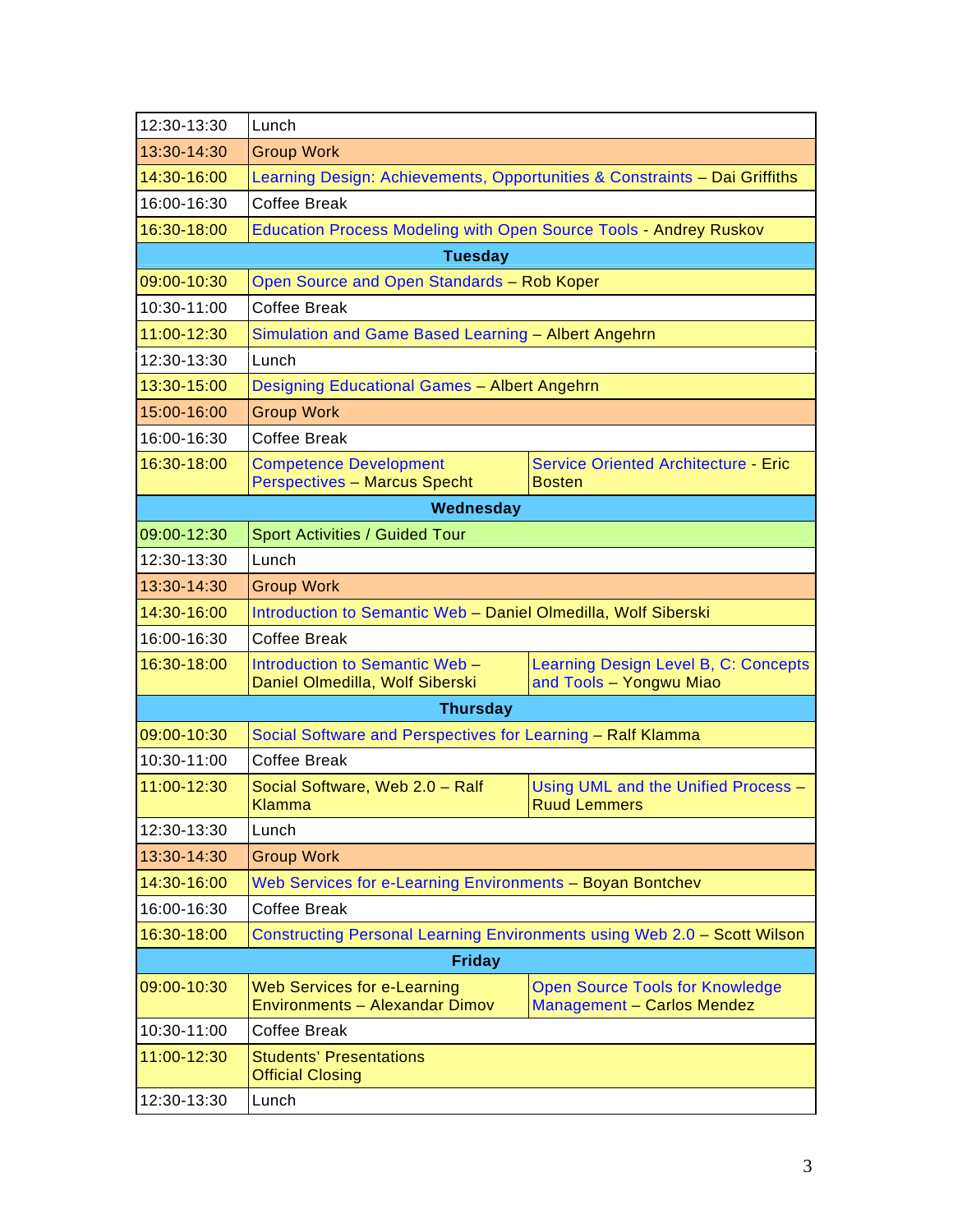# *TENCompetence Winter School Evaluation*

28 participants (including some lecturers) have filled the prepared evaluation forms and provided valuable comments and suggestions regarding this event.

## **Part 1: General Issues**

### 1. Which **aspects of this event** were **most beneficial** for you?

Most of the respondents (17) identified networking with researchers and social aspects as most beneficial for them. Hands-on activities were also mentioned often (10). Generally, people liked the opportunity of focused learning, sharing knowledge with their peers, understanding new ideas, and constructing new knowledge and skills. All types of sessions were appreciated by the attendees, although their preferences vary. The wide range of subjects and perspectives was received well. Participants liked also informal activities, social events, and coffee breaks. Some people named also most beneficial sessions for them: Game based learning (3), Web 2.0 (3), Social Software (2), Semantic Web (2), UML (2), SOA, Process modelling, and Competence development.

### 2. Which **aspects of this event** were **least beneficial** for you?

Some participants (7) did not like too technically oriented presentations, focusing on computer science (e.g. Web Services, Software Engineering, UML). For several people (6) workshops and group work were not interesting enough. One person has suggested to "proof-read" the presentations, as some of them were too special and some too general, which was observed also by other attendees. For some individuals least beneficial were theoretical lectures, too user-oriented presentations without underlying technical principles, presentations with presumed knowledge (e.g. LD), "presentations where slide follows slide, but I don't follow" and sessions not related to their interests.

### 3. What aspects were missing in this event according to your opinion?

Some participants (3) would need better organization of group work, especially concerning guidance, clear instructions, time, and objectives. A couple of people would prefer more students' participation, presentations, and discussions during sessions. Weekend excursions and social events were missing as well according to a few of them. There was a suggestion that before the Winter School students' profiles should be published and their previous knowledge checked. Then there should be some recommendations for them (e.g. via questionnaire) for choosing between work groups and parallel sessions. For that purpose it would be also helpful if the presentations are available in advance. Other missing aspects mentioned by the participants included best practice, benchmarking and metrics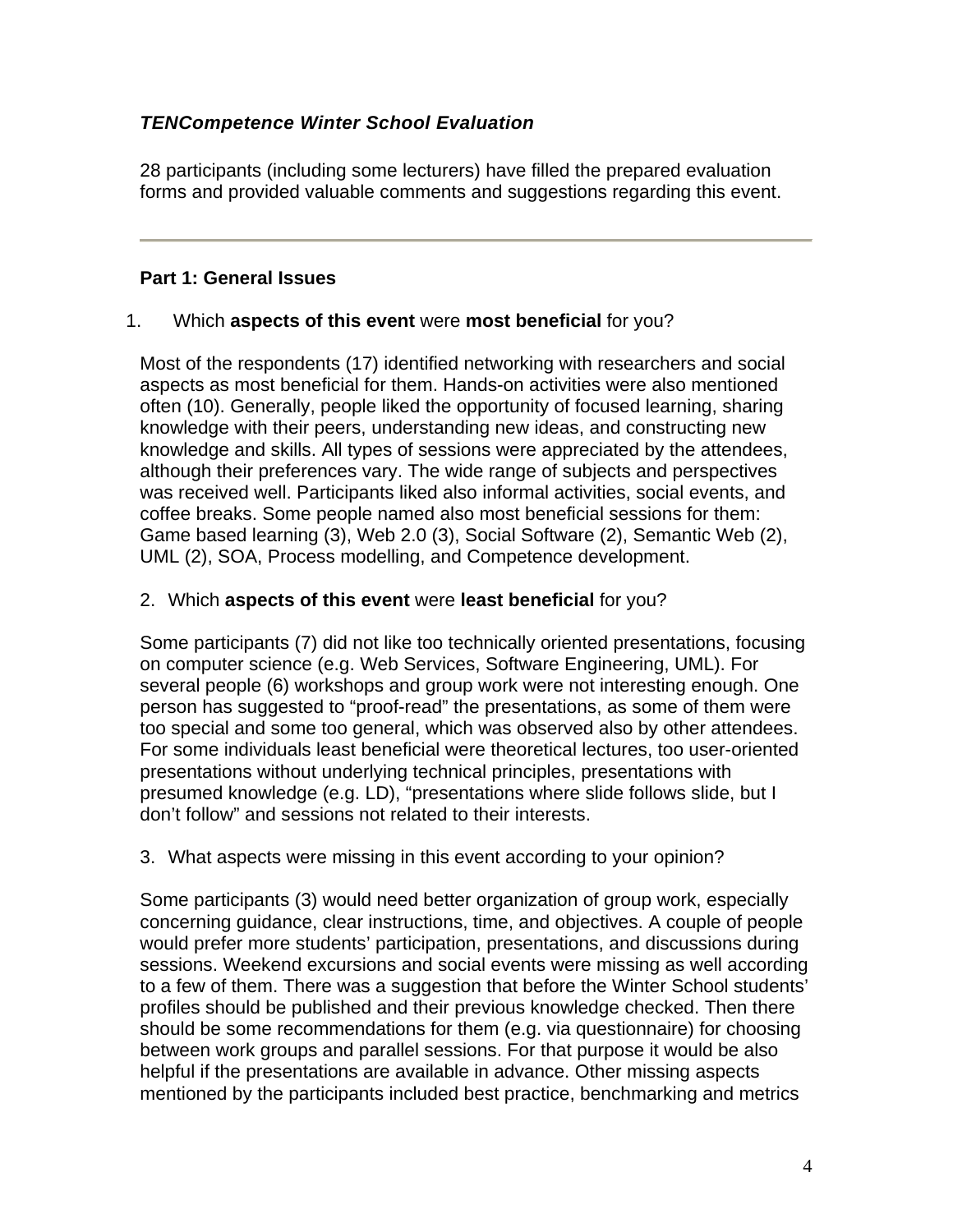about life long learning and competence development, mobile and context aware learning, a workshop, as well as a gala dinner.

4. Please add any additional comments which will help us in planning the next Winter School.

Some people (3) commented about the group work – it should be bottom-up, with clear goals, instructions, tasks, problems to be solved. As participants have different backgrounds and interests, it may be a good opportunity to establish contacts with similar people. A very important point is to support continuation of the started activity. Some participants have emphasized the importance of the practical part, with active participation of the audience, because "interactive sessions rule". More time for social events and outdoor activities was also requested (3).

There was a suggestion concerning more preparation of students in advance (download and read materials), another pointed out that the schedule was overloaded and there was also a proposal to avoid parallel sessions. One lecturer suggested integration of different courses into one subject (e.g. modelling exercises about game-based learning). Another person remarked that the role of TENCompetence infrastructure needs to be defined.

One student would like more explanation of technical principles, considering a developer/domain expert approach. Also another one thinks that one Software Engineering session will be useful for some PhD students. A lecturer proposed a special session on "How to write a PhD".

Other comments include a request for more information about location and resources (e.g. wireless access) as well as preparation of a Learning Design version of the Winter School activities.

### **Part 2: Organizational Issues**

5. What do you think about the overall schedule (length of sessions, start/end times, breaks)?

Most of the people were satisfied with the overall schedule and appreciate that the programme was not overloaded. For some of them (4) the parallel sessions caused a problem as they would like to attend both. Others (3) pointed out that some sessions were too long to fit in a 90 min slot and its consequence was fast processing in these sessions. A couple of persons would prefer two 45 min sessions instead of a 90 min one.

Several attendees (3) criticized delays and changes in the agenda. More time for group work, discussions and active participation of students was requested as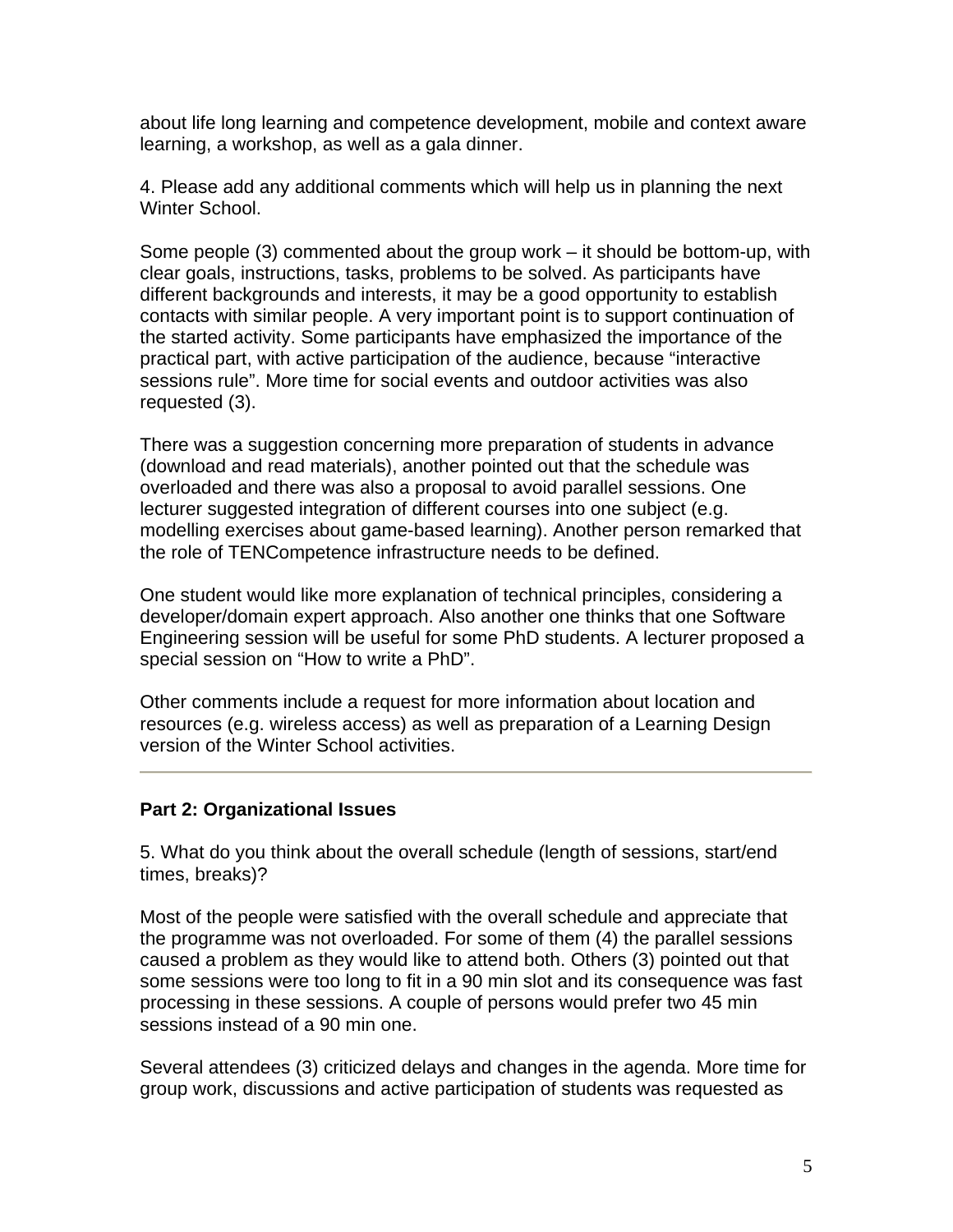well. Other remarks mentioned that learning and working 8 hours per day is too much, that afternoon sessions can start already at 2pm, and appreciated that free time in the evening is good for establishing contacts.

6. What do you think about the types of sessions?

Many participants (8) liked the wide range of the session subjects and types provided, as well as the balance between technical and theoretical / pedagogical sessions. Hands-on sessions were well received by the attendees (5 for it, 1 against), discussions and students' presentations as well, although even more participation of students was asked for and an opinion appeared (2) that there were too many traditional lectures.

Some individuals mean that there were big differences between individual lectures and lecturers, some sessions were irrelevant, the level of detail varied (e.g. SOA vs. Web Services), the user interface topics were missing, and that the developer / domain expert approach would be interesting. One has suggested running some technology and pedagogy sessions in parallel.

7. Do you have any comments regarding the overall organization?

The participants evaluated highly positively the organization of the event – 15 of them used the terms like *very good* and *excellent*. Sightseeing and social events were well received. On the other hand there were also opinions that we should be more strict, lecturers should stay the whole week and give private consultations, the event was too long and 4 intensive days would be enough (ending in the evening), and dinner was too early.

8. How could we improve the organization?

Participants have suggested several improvements: abstracts / slides should be available in advance, especially for parallel sessions, group work should be better organized and with clear objectives, a glossary of terms should be prepared for people new in some fields, and the presented slides should be "helpful", i.e. without too much text.

Additional proposals include a gala dinner, social evening events, one day for sport / social activities, more time for sport, as well as weekend excursions. People want to avoid programme changes, ask for a better internet connection, and for taking care about non-smokers (during breaks and social events).

# **Part 3: Course Specific Issues**

The participants have evaluated the sessions they have attended. The scores give the following meaning to their evaluation: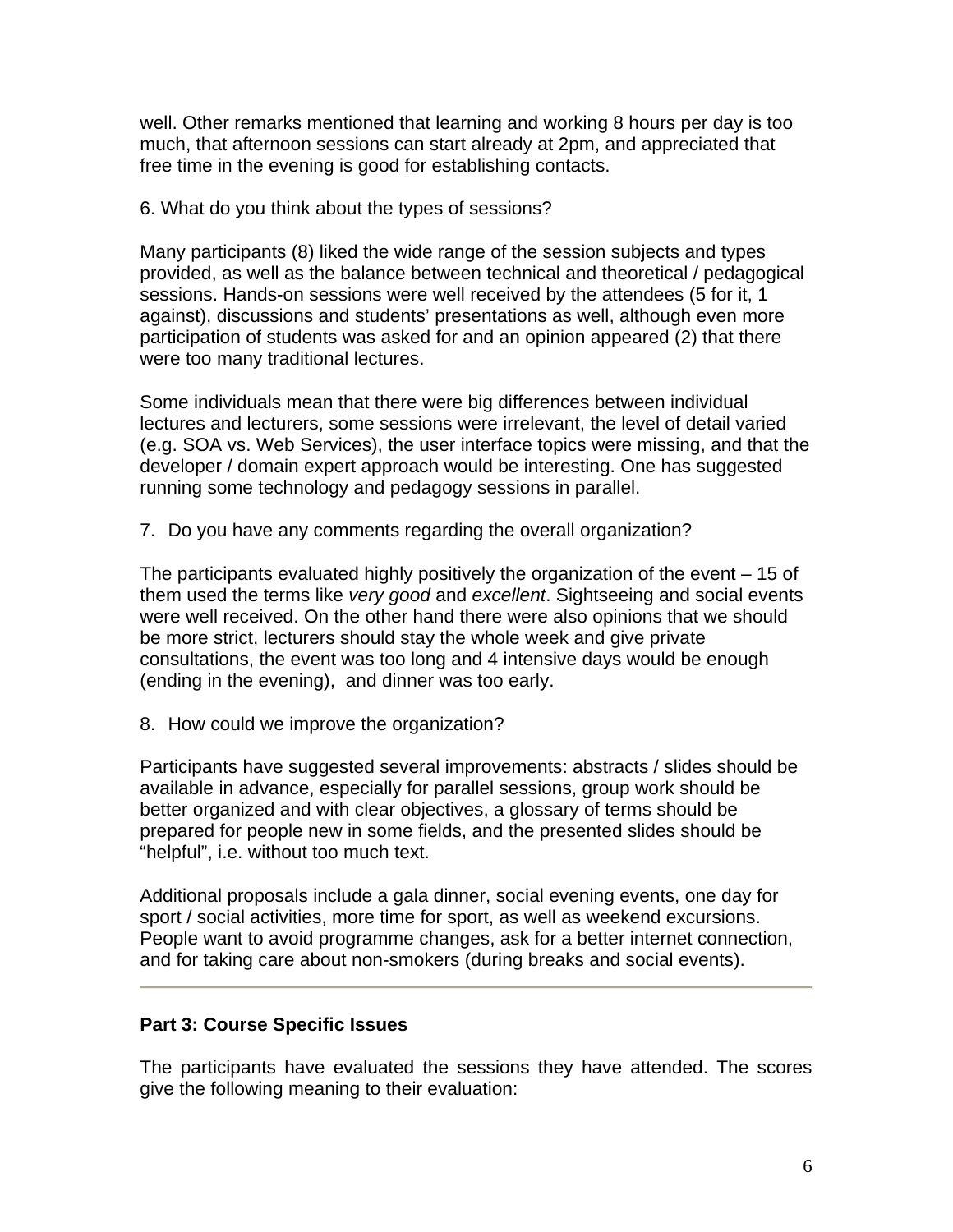- 1= Very positive
- 2= Positive
- 3= Average
- 4= Negative
- 5= Very negative

The following table gives an overview of the ranking, showing for each session the number of evaluators and the average assessment. The average evaluations range between very positive and average.

| Title                                                               | <b>Lecturer</b>                           | <b>Evals</b> | Avrg |
|---------------------------------------------------------------------|-------------------------------------------|--------------|------|
| Simulation and Game Based Learning                                  | Albert Angehrn                            | 24           | 1.38 |
| Learning Design: Achievements, Opportunities &<br>Constraints       | Dai Griffiths                             | 22           | 1.64 |
| <b>Constructing Personal Learning Environments using</b><br>Web 2.0 | <b>Scott Wilson</b>                       | 24           | 1.67 |
| Unified Process: Effectively Combining UML<br>Diagrams              | <b>Ruud Lemmers</b>                       | 13           | 1.69 |
| Introduction to Semantic Web                                        | Daniel Olmedilla,<br><b>Wolf Siberski</b> | 22           | 1.73 |
| Web Services for e-Learning Environments                            | Alexandar Dimov                           | 8            | 1.75 |
| Social Software and Perspectives for Learning                       | Ralf Klamma                               | 21           | 1.81 |
| <b>TENCompetence &amp; Technology Enhanced Learning</b>             | <b>Milos Kravcik</b>                      | 25           | 1.88 |
| Open Source and Open Standards                                      | Rob Koper                                 | 26           | 2.00 |
| <b>Competence Development Perspectives</b>                          | Marcus Specht                             | 11           | 2.00 |
| Open Source Tools for Knowledge Management                          | <b>Carlos Mendez</b>                      | 20           | 2.30 |
| Education Process Modeling with Open Source<br><b>Tools</b>         | <b>Andrey Ruskov</b>                      | 21           | 2.43 |
| <b>Service Oriented Architecture</b>                                | Eric Bosten                               | 12           | 2.50 |
| <b>Education Process Modeling</b>                                   | Petko Ruskov                              | 23           | 2.52 |
| Web Services for e-Learning Environments                            | Boyan Bontchev                            | 23           | 2.91 |

### **Part 4: Geographical Spread and Impact of Adoption**

26 participants rated also other indicators, using the following scale:

High  $1 - 2 - 3 - 4 - 5$  Low

The uptake of lifelong learning in their country was in general evaluated as average (3.04), the use of technology in the delivery of lifelong learning in their country even lower (3.27). The support which TENCompetence will eventually offer to help develop competence in lifelong learning was rated higher than average (2.04).